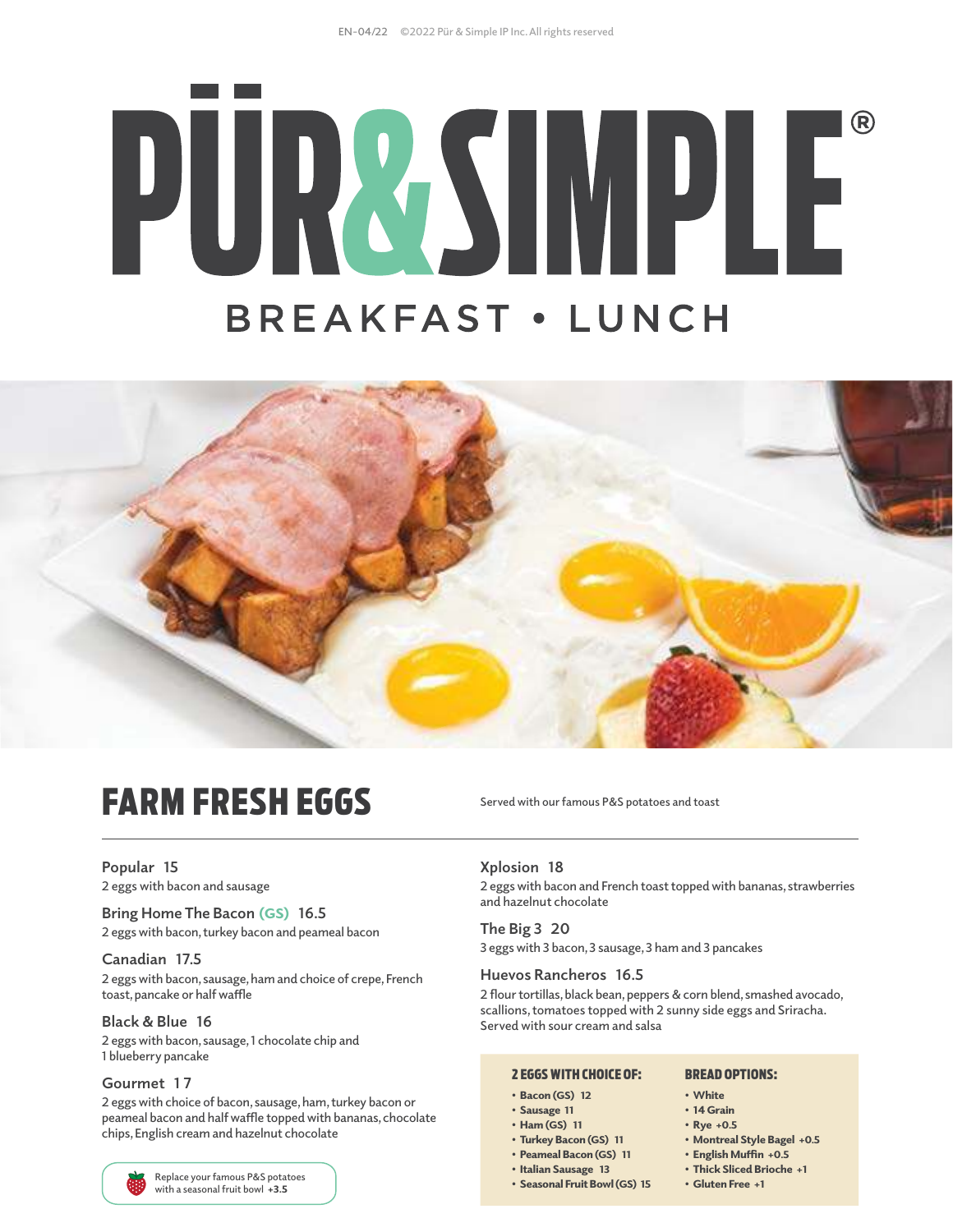

## BUTTERMILK PANCAKES

**Our pancakes are deliciously prepared fresh in house, sprinkled with icing sugar for a little added sweetness**

#### **Red Velvet  18**

**Red velvet pancakes, raspberries, sweet cream cheese, raspberry coulis, whipped cream and fresh mint**

#### **Carole's Cinna-Cakes 16.5**

**Cinnamon swirl pancakes, icing glaze, caramel and whipped cream**



#### **Reese's 16.5**

**Reese's peanut butter cup pancakes, English cream, peanut butter and whipped cream**

#### **Triple Berry 18.5**

**Blueberry pancakes, strawberries, raspberries, blueberries, English cream, whipped cream and fresh mint**

### ARTISANAL FRENCH TOAST

**Our thick sliced brioche French toast is deliciously prepared fresh in house, sprinkled with icing sugar for a little added sweetness**

**French Toast & Fruits 17.5 Seasonal fruits and English cream**

**Simple Delight 17.5 Strawberries, bananas and hazelnut chocolate**

**Ri Ri's Crunch 17.5 Blueberries, bananas, roasted almonds and caramel**

**French Toast Crisp 18.5 Panko breaded French toast, blueberries, raspberries, English cream, raspberry coulis, whipped cream and fresh mint**





### HOMEMADE WAFFLES

**Our waffles are deliciously prepared fresh in house, sprinkled with icing sugar for a little added sweetness**

**Smooth Like Butter 15 Bananas, peanut butter, English cream and hazelnut chocolate** 

**Bananaberry 16.5 Strawberries, bananas, hazelnut chocolate and English cream**

**Waffle & Fruits 16 Seasonal fruits and English cream**

**Chicken 'N' Waffle 17.5 Crispy chicken breast served with honey mustard sauce and our famous P&S potatoes**

### GOURMET OMELETTES

**Served with our famous P&S potatoes and toast**

**Pür Western** (GS) **16**

**Ham, red onions and red & green peppers**

#### **Mish Mash 17**

**Bacon, sausage, ham, mushrooms, red onions, red & green peppers and cheddar**

#### **Veggie** (GS) **17**

**Smashed avocado, mushrooms, baby spinach, roasted red peppers, scallions and goat cheese**

#### **Sicilian 17**

**Italian sausage, scallions, roasted red peppers and provolone**

#### **Beef Me Up Scotty** (GS) **17**

**Steak, sauteed red onions, mushrooms, scallions, cheddar and Sriracha** 



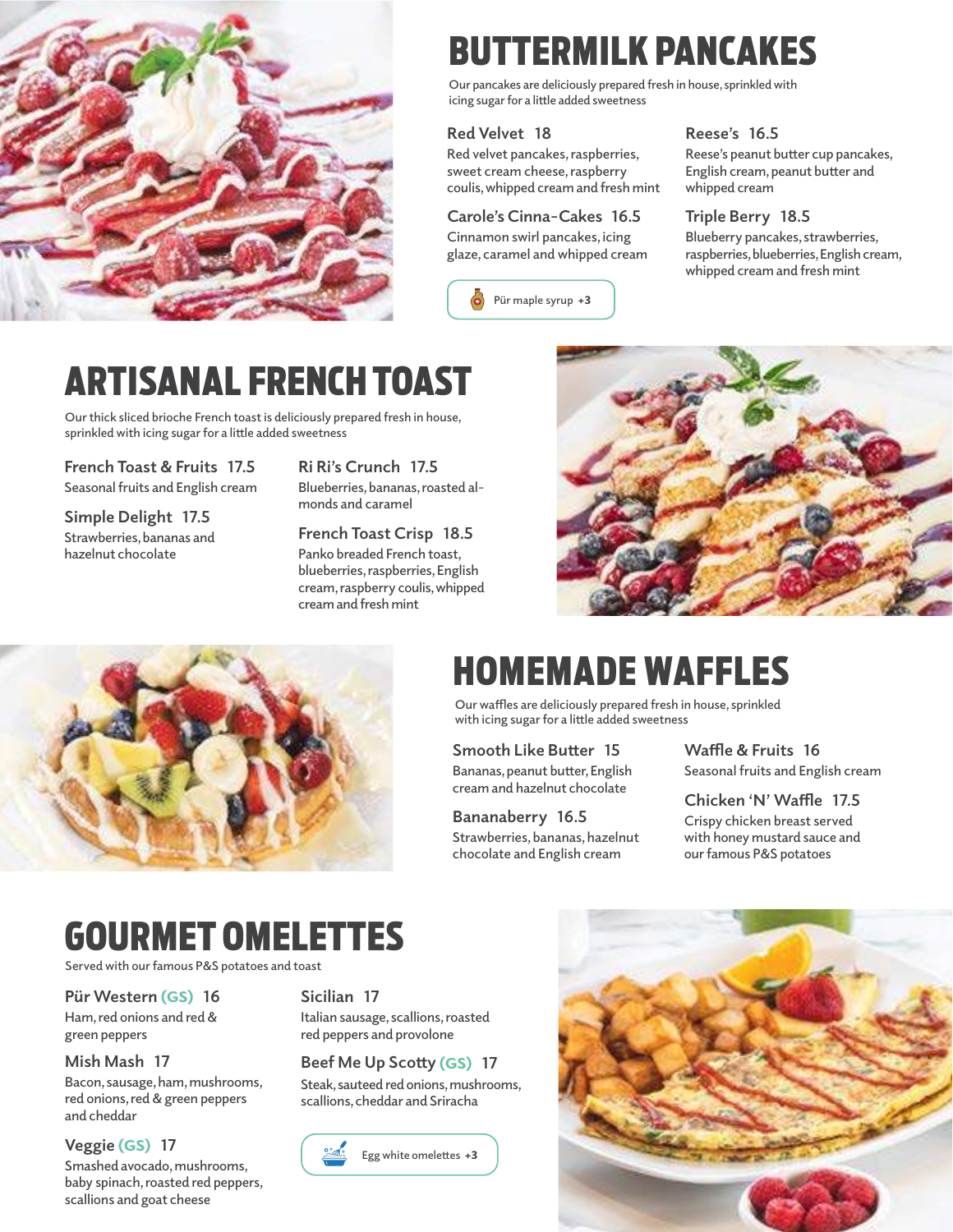



**1** egg any style. Served on a bed of our famous P&S potatoes **SKILLETS** 1egg any style. Served on a bed of our famous P&S potatoes

#### **Ray's Extravaganza 17**

**Bacon, sausage, ham, red & green peppers, red onions, tomatoes, cheddar, Swiss, provolone and Hollandaise sauce**

#### **Mexican** (GS) **17**

**Steak, black bean, peppers & corn blend, red onions, tomatoes, cheddar, Swiss, provolone, avocado, salsa and sour cream**

#### **Garden Fresh** (GS) **17**

**Avocado, mushrooms, baby spinach, sauteed red onions, roasted red peppers, goat cheese, scallions and spicy Hollandaise sauce**

#### **Little Italy 17**

**Italian sausage, roasted red peppers, sauteed red onions, cheese curds and spicy Hollandaise sauce**

### BENEDICTS

**2 poached eggs served on English muffin with choice of Hollandaise or spicy Hollandaise sauce and sprinkled with paprika. Served with our famous P&S potatoes**

**Simple** (GS) **15.5 Ham and Swiss**

**Angus** (GS) **17 Steak, mushrooms, red onions and cheddar**

**Chicago 17 Bacon, sausage, ham and cheddar**

**Santa Fe** (GS) **17 Black bean, peppers & corn blend, avocado, red onions, tomatoes, cheddar and Sriracha**

**Norwegian** (GS) **20 Smoked salmon, red onions, tomatoes and capers**

**Canada Eh** (GS) **17 Peameal bacon, sauteed red onions, provolone and scallions**

**Fried Chicken 18 Crispy chicken breast, Swiss and scallions**

**The Godfather 17 Italian sausage, roasted red peppers and provolone**

**Potato Pancakes 17 2 poached eggs served on potato pancakes (latkes)** 

**Replace your English muffin with gluten free bread to make your meal (GS)** +1





### AVOCADO TOAST

**Served on 14 grain bread with our famous P&S potatoes**

#### **Avocado Bacon** (GS) **18.5**

**2 poached eggs, smashed avocado, bacon, cheddar, tomatoes and snow pea sprouts**

#### **Avocado Lox** (GS) **20**

**2 poached eggs, smashed avocado, smoked salmon, red onions, capers, tomatoes and snow pea sprouts**

> **Replace your 14 grain bread with gluten free bread to make your meal (GS)** +1

**Avocado Toast** (GS) **17**

**2 poached eggs, Swiss, smashed avocado, tomatoes, scallions and snow pea sprouts**

#### **The Vegan** (GS) **15.5**

**Smashed avocado, scallions, tomatoes, balsamic glaze and snow pea sprouts**

> **Replace your famous P&S potatoes with a seasonal fruit bowl** +3.5

## **Served with a small juice, milk or chocolate milk. JUST FOR KIDS Children must be** 10 years old or younger

#### **9 Junior**

**1 egg with choice of bacon, sausage or ham. Served with our famous P&S potatoes and toast**

#### **9 Rainbow**

**3 colourful chocolate chip pancakes**

#### **9 Marky Mark**

**Half waffle topped with bananas, chocolate chips, English cream and hazelnut chocolate** 

#### (GS) **9 RoRo 123**

**Crepe stuffed with strawberries and bananas topped with hazelnut chocolate** 

#### **9 Cheesy Weesey**

**Grilled cheddar cheese sandwich served with our famous P&S potatoes**